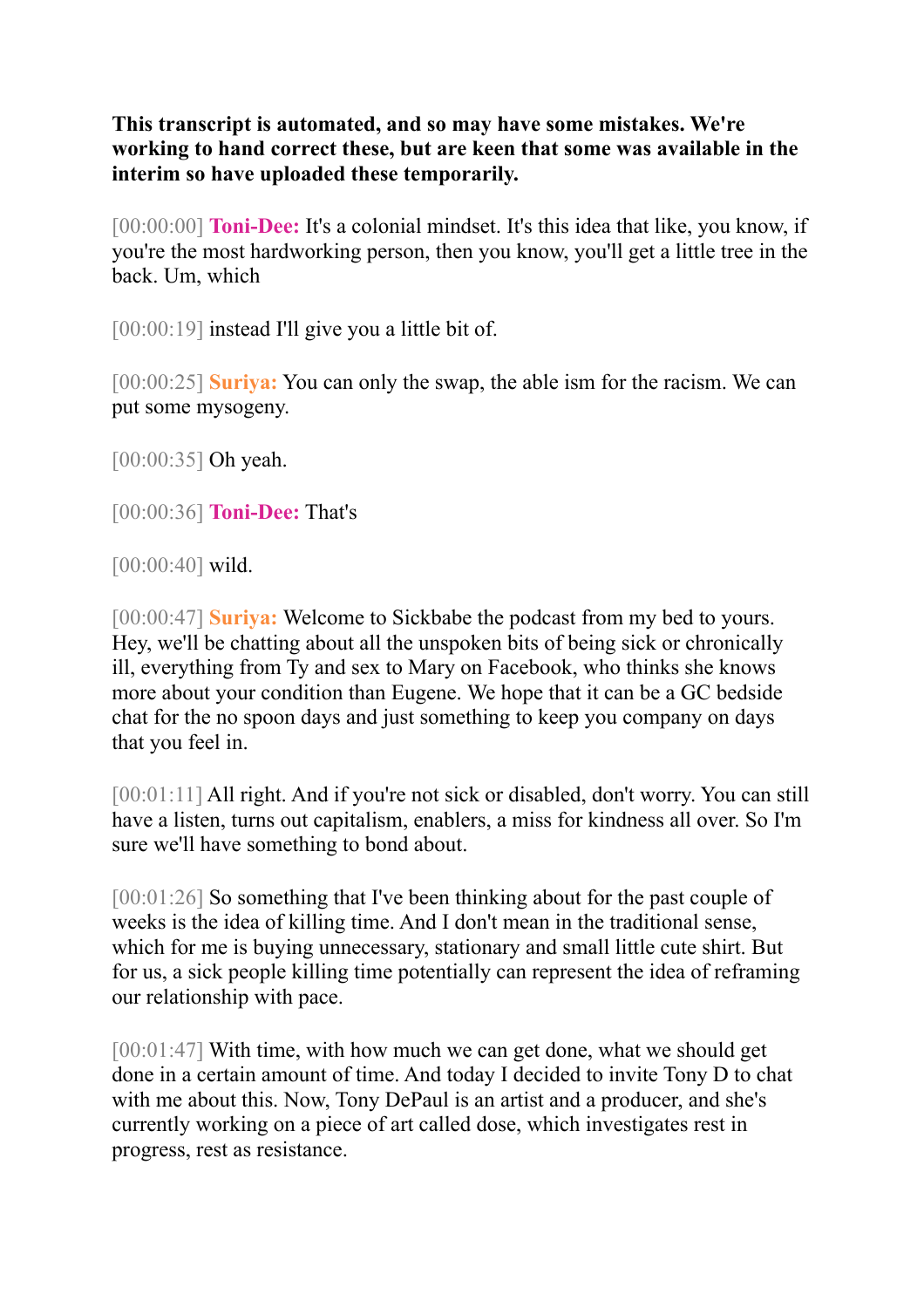[00:02:09] And how do we as sick people live our life based on our body's clock and not on capitalism's clock.

[00:02:23] We're constantly bartering with our time in that way. Like, you're like, I'm not going to go to this party now, because then in two weeks I can go and support my partner to do XYZ. And it's like, you know, I don't know if people really get that. And like you can't w why you might say no to something, or you prioritize, what is.

[00:02:47] Quote unquote important. And I think that's also about time killing time. Isn't it? It's like different things become important as you are either supporting people who are sick or you're sick yourself because you're like actually in the grand scheme of things, I know for these people replying to this email right now is their level of importance.

[00:03:09] But for me, He's just had like a seizure or dizzy or whatever it might be. I need to lie down because what's the reality of what happens if I reply, it might just be the email. That means I ended up in hospital either. I mean, I'm, I don't think sometimes when you say things like that, people are like, people are like that can't be true, you know?

[00:03:38] And I think there's a denial because it's. Because it's almost unbelievable that that's the reality of it. And I think that's why people are like, they push back on it of being like, can you just quickly do this? And it's like, no, I can't because I have 0.5 spins left and I have to use that spoon. To get a glass of water in bed and get myself to sleep.

[00:04:00] **So, um,** 

[00:04:02] **Toni-Dee:** I, I think I was probably still doing now a year and a half ago, if I'm honest. Yeah. I would say maybe. Yeah. Like, and actually it took. It took a really, really big dip in my mental health, um, and sort of suffering from quite a severe breakdown at universe a to start to. Maybe embrace the spoon system and to feel like that was a valid way of talking about where I was at with my energy, how I could or couldn't do something, but it's taken even, even from that, it was maybe another year and a half before I started being able to say that with confidence and to say that.

[00:04:58] Knowing say it with conviction and mean it and stick to it. Like one of the hard things about boundaries, right? It's like you, you, you put the boundary there. And then inevitably someone or something will come up to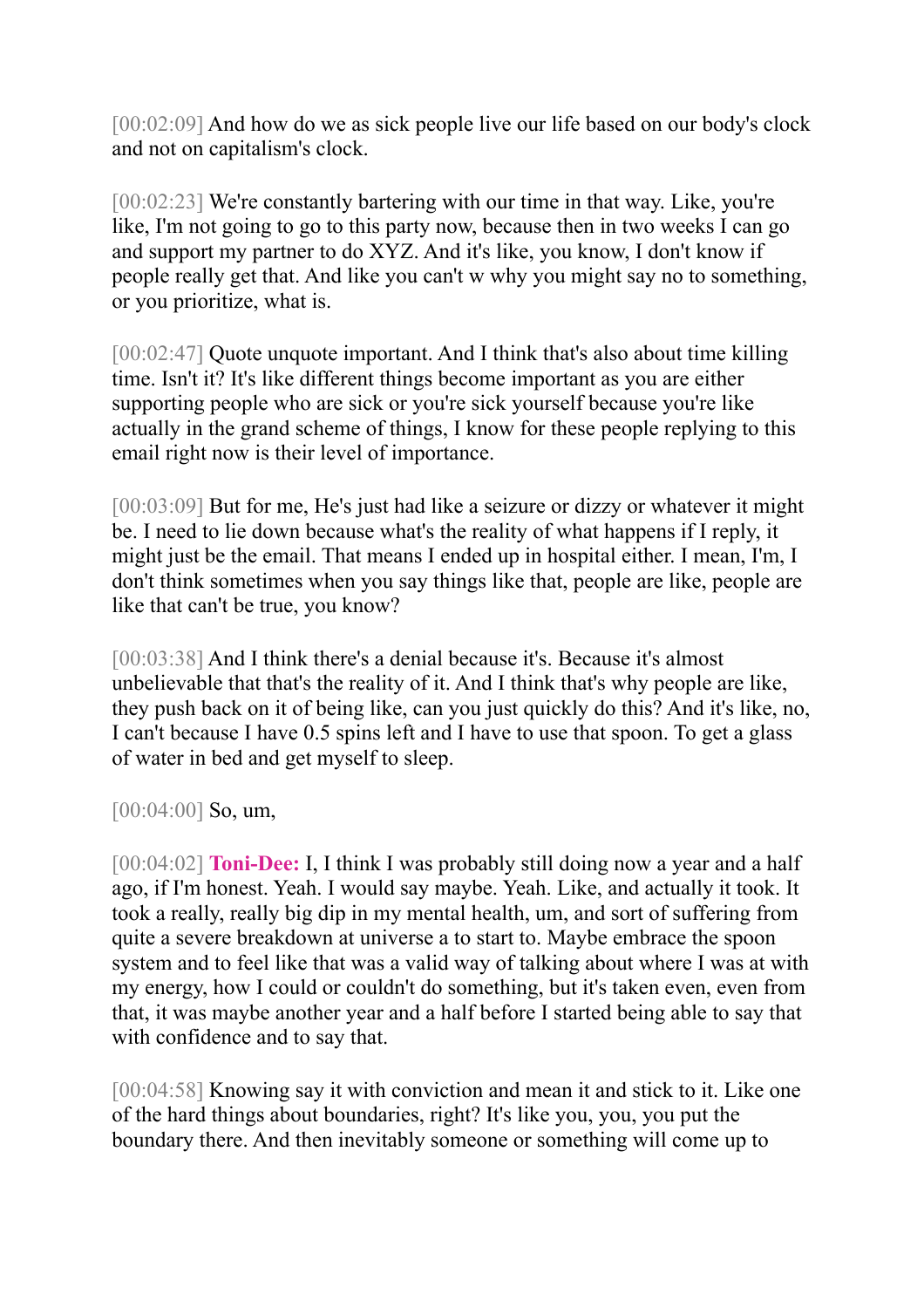push back against that. And for me, the hard bear wasn't necessarily putting the boundary in place.

[00:05:20] It was saying it and meaning it. And then, and then, um, sticking to it and being confident in saying. I told you I can't do that. So I'm not going to, um, and for that, not to feel unreasonable or harsh or like I'm lazy, but actually is sustaining me. Like that's what sustainability looks like. It's saying.

[00:05:48] I've said no, no thing. And not doing it like lock go in. Oh. But they sent the second email, so it must be important. So I'm going to have to do it like, or, you know, they've now gone from messaging me on Twitter to WhatsApp and then they've emailed me. And even though it says in my, um, you know, um, The foot of my email signature, that there may be a delay to email replies.

[00:06:17] You've still gone ahead and tried to contact me up to the platforms. Which it just infuriates me, but it's not an emergency, you know, no one, no one is going to die, but if

[00:06:34] **Suriya:** I might.

[00:06:51] I think it's also in the arts, it's a specific kind of experience as well as in it, because it's that thing of, because we have internalized this idea of scarcity in the arts as well about your opportunities in terms of. If you're not AST, you could be a starving artist. So how dare you turn down an opportunity?

[00:07:12] How dare you say no. So I think there's that thing of, so in sometimes I get that as well. I internalize it like, should I, maybe I should be rushing myself to reply to this email because if I don't then maybe I weren't getting money and all these kinds of things. And actually that feeds into, and also I think people have that are able to sometimes play on that as well.

[00:07:35] Because they're like, we, you know, we really want you to do it and we've got all this budget. And even sometimes I've got to the point now where I'm turning down things, which you've got a healthy budget, but I'm like, my body is literally saying no. And I think there's a whole conversation about capitalism and sickness and all how that weaves together and how we sustain ourselves financially.

[00:07:58] But it is also that thing of what about if we reframe it and put our. Bodily strength, our mind, strength and wellbeing, literally at the top. And then it just being like, my finances are fine. So then I'm fine.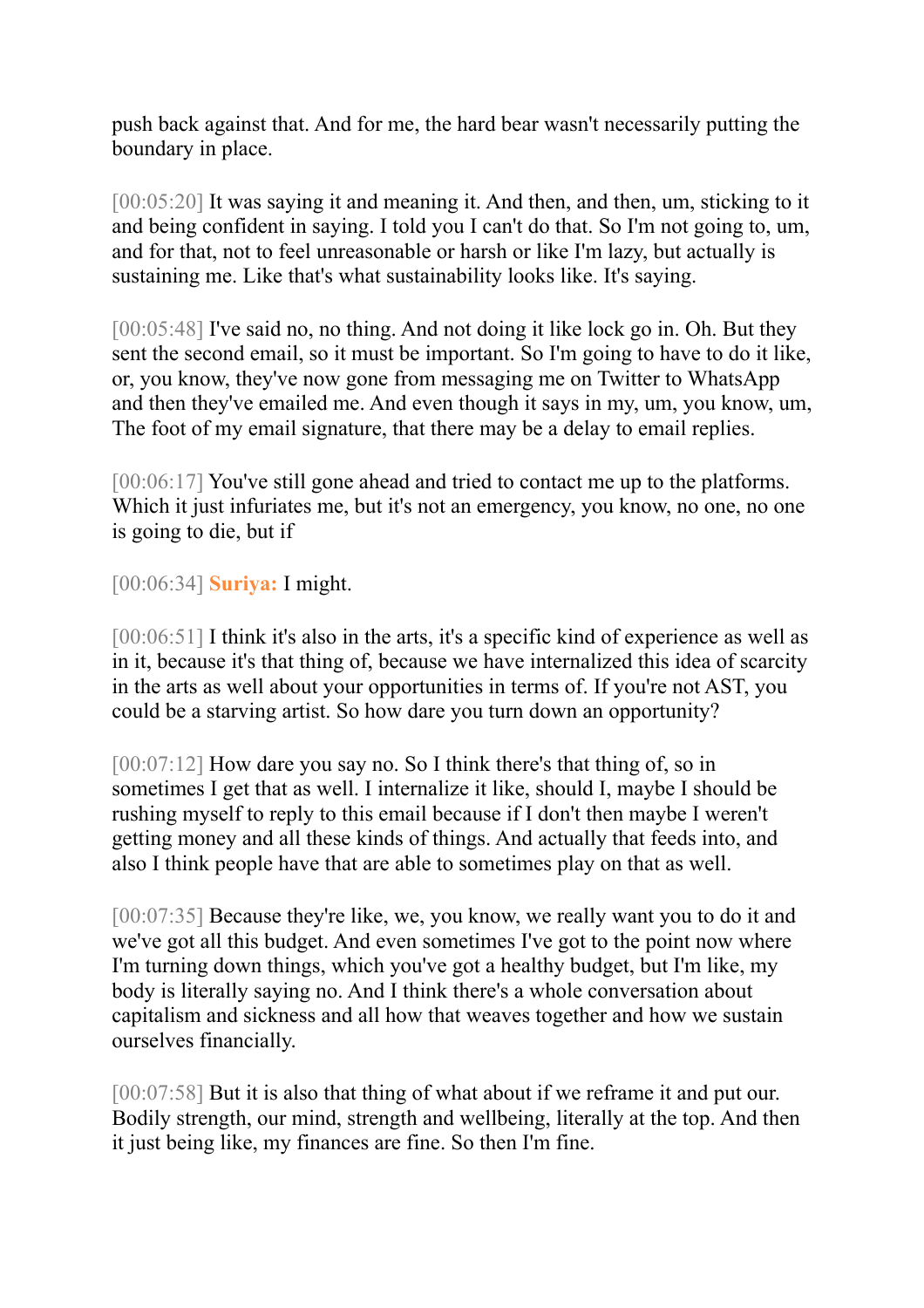[00:08:17] **Toni-Dee:** What are your priorities is the question that like should come before anything, right. And the answer isn't at the top, like wellbeing care, um, you know, access.

[00:08:30] If they're not at the top of the list, then we're actually not going to get anywhere because I'm still going to have to work against your able, as I'm still gonna have to exert those boundaries time and time again. I'm still gonna have to explain to you why I only am working. I'm only going to work three days a week for six weeks, rather than for two weeks intensively, 12 hour days, because it's not feasible.

[00:08:59] And I won't take time off. Like I will feel L um, you know, the sort of, even people who are marginalized. We'll continue to push back against that.

[00:09:15] **Suriya:** And then, um,

[00:09:17] **Toni-Dee:** yeah, I, it is really interesting cause I think, you know, if you, if you think that you've done a great job. Doing some thing. Um, I'm proud of you, but like who did you stump on to get hair?

[00:09:34] Just be mindful of who you're pushing out the way to, to get to where your rocks and like, okay. Yeah. You're a. A queer person. Who's like made all this space, doing whatever project, but like you haven't thought about the disabled people, the queer disabled people that you've erased from this conversation.

[00:09:55] You haven't thought about those, those people who needed access to your event to even make it there. Do you know what I mean? And you're patting yourself on the back because everyone's everyone showed up and showed out, but there's like a bunch of people home does not include. No, I'm not seeing in your vision are not a priority because you know, well, you know, I've got my community here.

[00:10:20] Yeah. But it's missing, it's missing a bunch of people, isn't it. But, you know, even in your sidelines, who is in your sight lines, you, you looking out for, and I feel like. You know, if your priorities are care and wellbeing and access, then like some of the most marginalized people will end up in your sight lines because you're looking out for them rather than like they saw of patting ourselves on the backs, because we did the band minimum, like even like black protest protest them.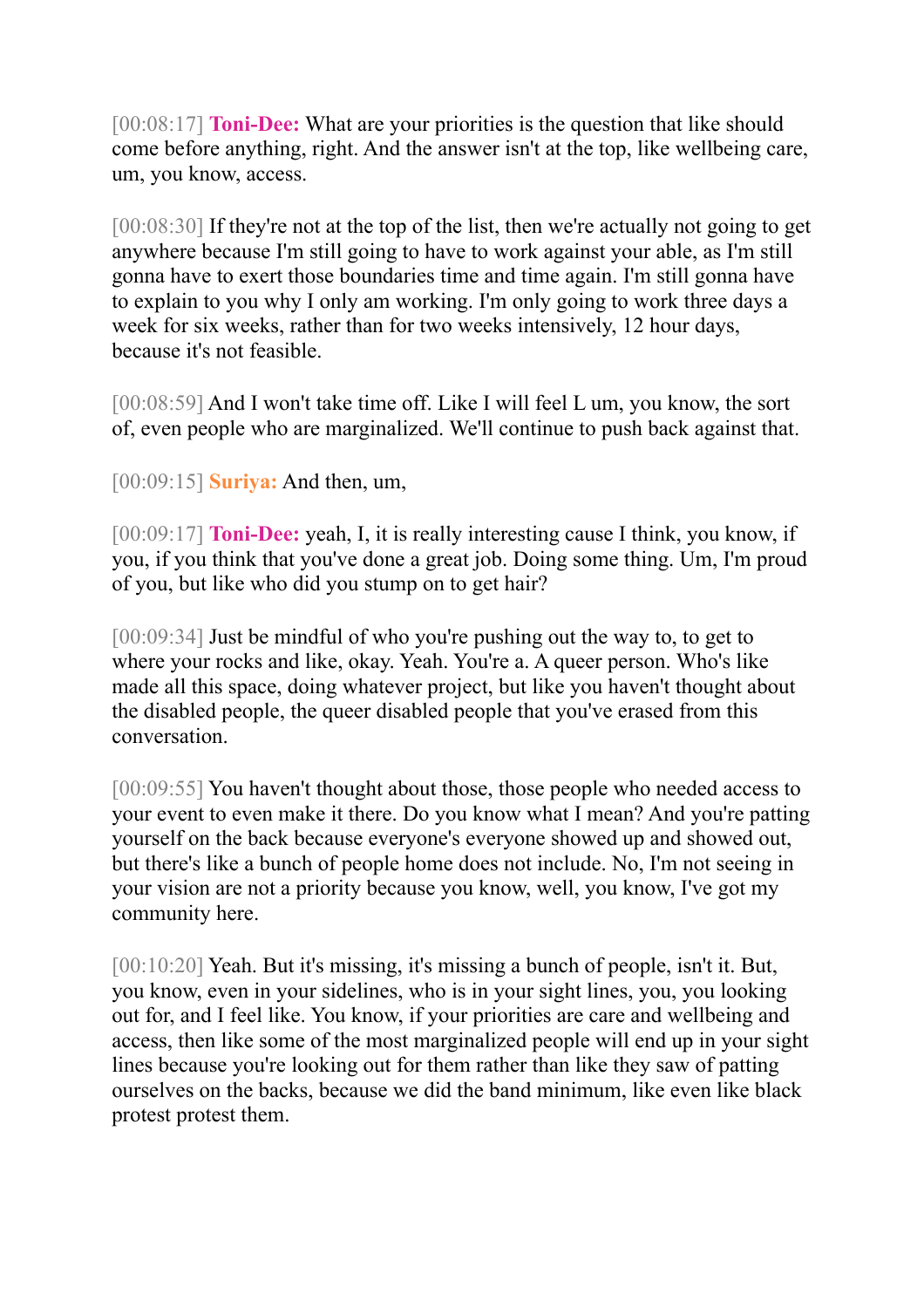[00:10:56] Roots that like have stairs on them and like, uh, in places that are not wheelchair friendly, it's like RA you look really out here on the streets protesting for whatever reason. And again, Sightlines, you've just not thought about. It's part of your vision is part of your, the broader thinking for you.

[00:11:18] Like you, in fact, it's not broader thing, Ken it's like the band minimum minimum,

[00:11:26] **Suriya:** and by the set one and then gone, you know what, I forget the rest. I would just think about step one and sorry, 30 D just got some sort of flight. It's quite varied.

[00:11:37] **Toni-Dee:** Yeah. I've got a window open and it's high my room and clear.

[00:11:42] **The funny** 

[00:11:42] **Suriya:** thing is nowadays, it's not, it's not, we're not friends, please.

[00:11:54] Please

[00:12:01] at this point, we couldn't remember how to pronounce Leah's name. The. CareWork dreaming disability justice. So we wanted to make sure that we, um, pronounced it properly. Um, their name is Leah Lakshmi, perhaps now Sarah Mann singer, and they write the book care, work, dreaming, disability, justice. Um, so in care work they say about how, how disabled people are angry.

[00:12:29] A lot of the time I'm frustrated. And it's like, I think that potentially. Is off-putting to people, quote unquote. And it's like, yeah, I'm angry. My head hurts. My legs are aching and I'm busy.

[00:12:44] **Toni-Dee:** So we're in pain all the time.

[00:12:47] **Suriya:** Be a little bit irritable. Let's be real. We're all a bit irritable when we're not feeling well.

[00:12:54] And then on top of that, people are telling you that you're lying or it's not really real. Um, but it is interesting in the sense. The palatable sick person, isn't it. It's like you're able to either be, I think she talks about the hero sick person who is the inspiration and overcoming adversity despite their sickness, or you're really sick enough that people can pick up.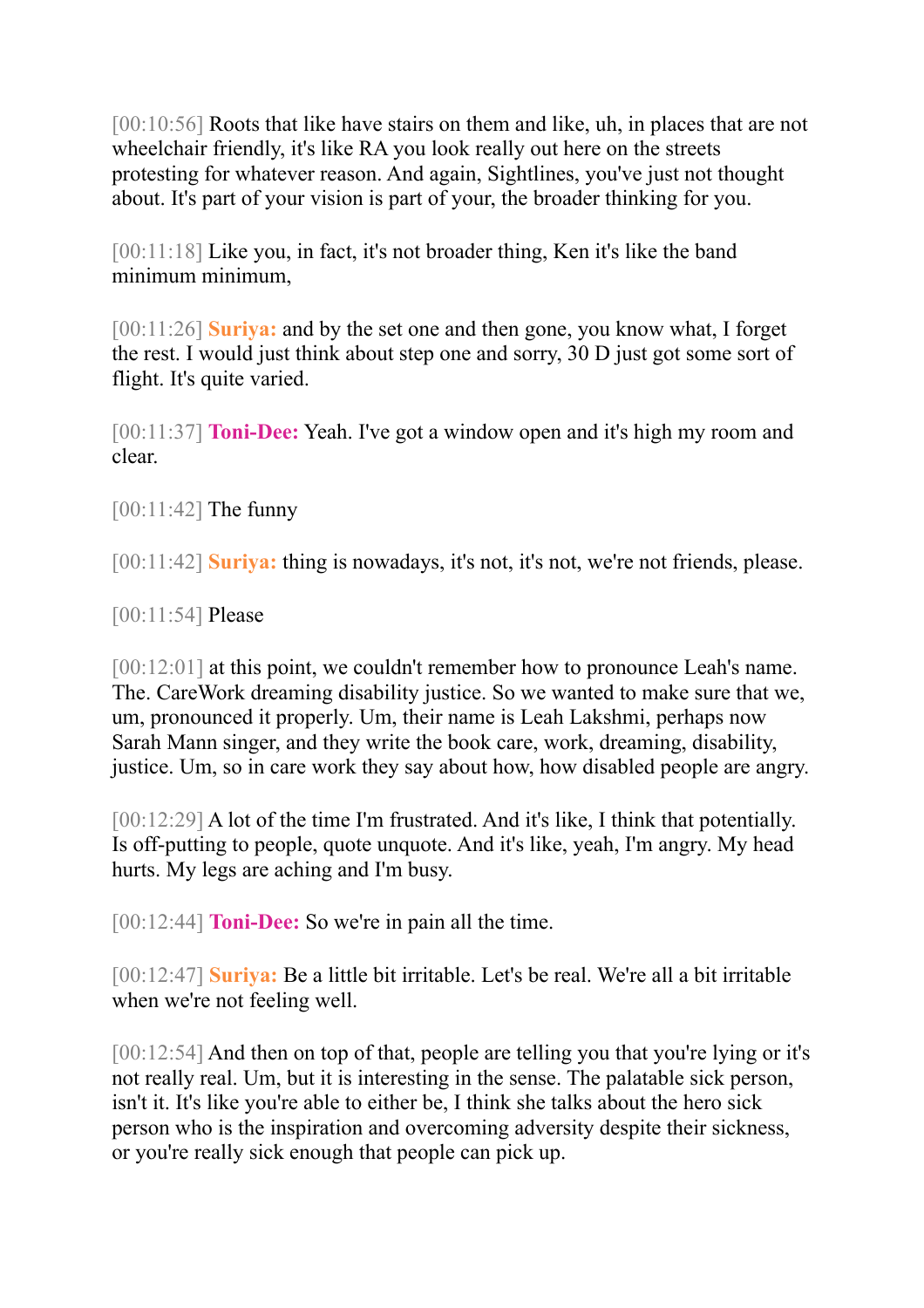[00:13:18] And put you into this box, the in-between space where we exist, where we're like, just fix up and make sure that I can access this space. And yes, I'm angry because I've got a migraine and no, I'm not inspirational because all I'm doing is writing emails and doing my bad. There's not many spaces for that.

[00:13:38] And I think people find it hard to process us because it's only, I, for example, habit, I'm having to reframe our relationship with time because I was, I grew up as an overachieving kid, like a gifted and talented kid. So I was able to do a lot in a short space of time. And I used to kind of frame in my validation and identity around.

[00:14:01] Well, Sariah look how much you did. Wow. Wow. Look how much you did. And now it's like, when I'm caring for myself and actually my sick friends are like, yeah, like we're in the background, gasoline children, because we had a nap. We're like, yes, take a nap. Woo.

[00:14:22] But obviously the capitalist world based on its validation, doesn't um, Pick you up in that way, or how are you as an inspiration unless you're overcoming your pain. And that's the thing that I'm interested in in terms of time? How do I sit with that? You know, the fact is I feel really proud of myself and great because I've worked two days this week when actually that's all and that's all I could do.

[00:14:53] And the rest of the time I spent. Looking after my body preventing it from going into a bigger flare up or these kinds of things, but no one sees that. And it is in a, in a human way is honest to be like, it's a weird feeling of having this thing that you're not humanly getting validated for in that in the same way.

[00:15:15] So that's also the part of reframing it with time is like, you want to be like, yeah, I didn't, I haven't got any more commissions in the last month, but you know what I did do, I Le I researched that really great cream for my aching legs. And actually I've been using it consistently for the last two weeks.

[00:15:33] And I'm actually really proud of the fact that I didn't forget it.

[00:15:38] I guess we just have to text our sick friends about that. Isn't it.

[00:15:44] **Toni-Dee:** I remember talking to my friend and sort of collaborate on various things, I guess, um, and McGarrity about how the, um, uh, queer milestone is different than ASIS hat milestone, because we construct our lives, um, away from what is considered normative. So, um, you know, We are, we are celebrating things in different ways.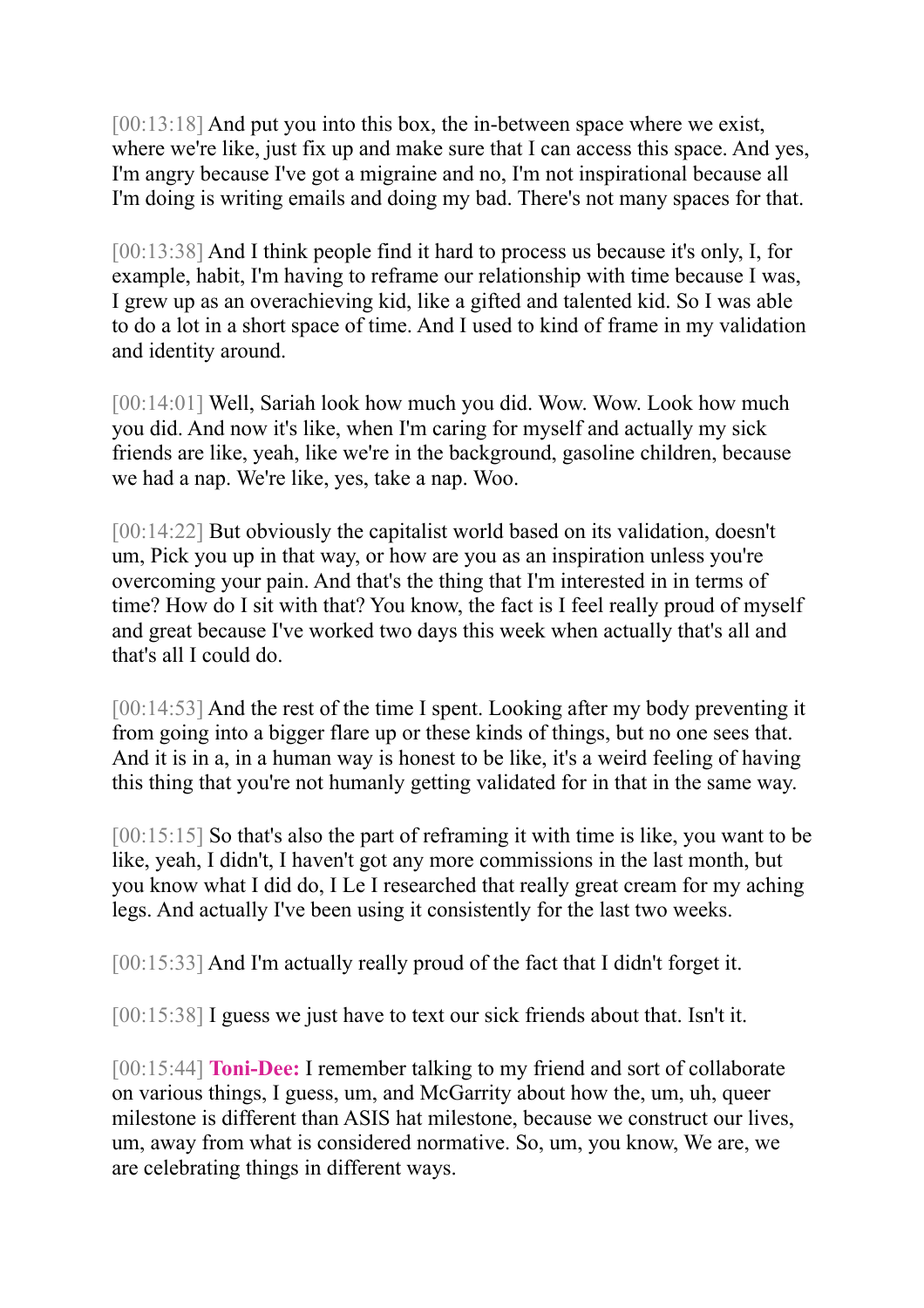[00:16:13] Um, and we have learned to, to embrace that and to feel good about. Not doing things the way that society has told us that we have to do things. Um, and I think disabled folks do that in like so many wonderful ways, like affirming each other on those, um, that they're not even milestones, it's like affirming each other because the world will tell you that you're not valuable and like affirming each other because outside of being.

[00:16:50] There is value in being in living outside of gifted and talented and the world, won't tell you that that's the case, or like, you know, there's, um, there's this like very strange, um, uh, No shit, especially in the black community that like, you will work yourself out of oppression. Like, you know, your class too, which is just like, it's just capitalism manifested

[00:17:26] **Suriya:** you say it like that.

[00:17:27] It's like, you hear the ridiculous, like, yes, you know, we're going to work then

[00:17:33] **Toni-Dee:** money. You just won't be oppressed anymore.

[00:17:37] **Suriya:** And experiencing racism.

[00:17:43] **Toni-Dee:** If I'm wealthy, then racism,

[00:17:49] a colonial mindset. It's this idea that, you know, if you're the most hardworking person, then you know, you'll get a little tree pat on the back, which

[00:18:01] **Suriya:** know racism.

[00:18:08] **Toni-Dee:** But instead, I'll give you a little bit of ableism.

[00:18:14] **Suriya:** You can either swap the ism for the racism. We can put some Misashi.

[00:18:25] **Toni-Dee:** That's hopping more, say wild. Yeah. It feels like there's this sort of like aspirational, um, day that, you know, if you're you're working hard enough, then things will get better. Get I'm doing like that. The act quotes get better. Um, In the meantime, we are going to, um, belittle anyone that doesn't overwork.